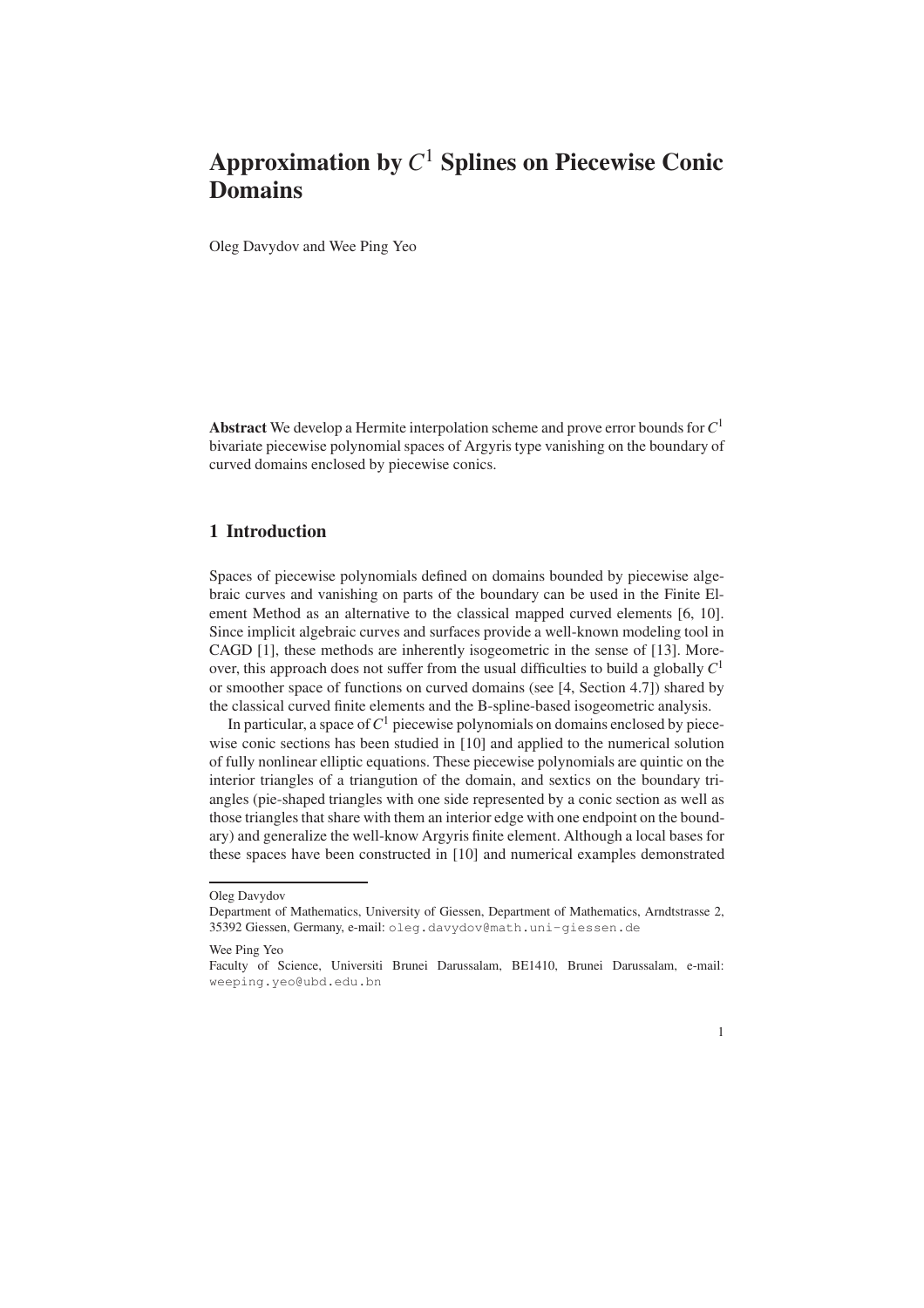the convergence orders expected from a piecewise quintic finite element, no error bounds have been provided.

In this paper we study the approximation properties of the spaces introduced in [10]. We define a Hermite-type interpolation operator and prove an error bound that shows the convergence order  $\mathcal{O}(h^6)$  of the residual in *L*<sub>2</sub>-norm, and  $\mathcal{O}(h^{6-k})$  orders in Sobolev spaces  $H^k(\Omega)$ . This extends the techniques used in [6] for  $C^0$  splines to the Hermite interpolation.

The paper is organized as follows. We introduce in Section 2 the spaces  $S_{d0}^{1,2}$  $_{d,0}^{1,2}(\triangle)$ of *C* <sup>1</sup> piecewise polynomials domains bounded by a number of conic sections, with homogeneous boundary conditions, define in Section 3 our interpolation operator in the case  $d = 5$ , and investigate in Section 4 its approximation error for functions in Sobolev spaces  $H^m(\Omega)$ ,  $m = 5, 6$ , vanishing on the boundary.

# 2 *C* <sup>1</sup> piecewise polynomials on piecewise conic domains

We make the same assumptions on the domain and its triangulation as in [6, 10].

Let  $\Omega \subset \mathbb{R}^2$  be a bounded curvilinear polygonal domain with  $\Gamma = \partial \Omega =$  $\bigcup_{j=1}^{n} \overline{\Gamma}_j$ , where each  $\Gamma_j$  is an open arc of an algebraic curve of at most second order (*i.e.*, either a straight line or a conic). For simplicity we assume that  $\Omega$  is simply connected. Let  $Z = \{z_1, \ldots, z_n\}$  be the set of the endpoints of all arcs numbered counter-clockwise such that  $z_j$ ,  $z_{j+1}$  are the endpoints of  $\Gamma_j$ ,  $j = 1, \ldots, n$ , with  $z_{j+n} = z_j$ . Furthermore, for each *j* we denote by  $\omega_j$  the internal angle between the tangents  $\tau_j^+$  and  $\tau_j^-$  to  $\Gamma_j$  and  $\Gamma_{j-1}$ , respectively, at  $z_j$ . We assume that  $\omega_j > 0$  for all *j*. Hence  $\Omega$  is a Lipschitz domain.

Let  $\triangle$  be a *triangulation* of  $\Omega$ , *i.e.*, a subdivision of  $\Omega$  into triangles, where each triangle  $T \in \triangle$  has at most one edge replaced with a curved segment of the boundary  $\partial\Omega$ , and the intersection of any pair of the triangles is either a common vertex or a common (straight) edge if it is non-empty. The triangles with a curved edge are said to be *pie-shaped*. Any triangle  $T \in \triangle$  that shares at least one edge with a pie-shaped triangle is called a *buffer* triangle, and the remaining triangles are *ordinary*. We denote by  $\triangle_0$ ,  $\triangle_B$  and  $\triangle_P$  the sets of all ordinary, buffer and pieshaped triangles of  $\triangle$ , respectively, such that  $\triangle = \triangle_0 \cup \triangle_B \cup \triangle_P$  is a disjoint union, see Figure 1. Let *V*,*E*,*V<sup>I</sup>* ,*E<sup>I</sup>* ,*VB*,*E<sup>B</sup>* denote the set of all vertices, all edges, interior vertices, interior edges, boundary vertices and boundary edges, respectively.

For each  $j = 1, ..., n$ , let  $q_j \in \mathbb{P}_2$  be a polynomial such that  $\Gamma_j \subset \{x \in \mathbb{R}^2 : q_j(x) = 0\}$  $0$ , where  $\mathbb{P}_d$  denotes the space of all bivariate polynomials of total degree at most *d*. By changing the sign of  $q_j$  if needed, we ensure that  $\partial_{v_x} q_j(x) < 0$  for all *x* in the interior of  $\Gamma_j$ , where  $v_x$  denotes the unit outer normal to the boundary at *x*, and  $\partial_a := a \cdot \nabla$  is the directional derivative with respect to a vector *a*. Hence,  $q_i(x)$  is positive for points in  $\Omega$  near the boundary segment  $\Gamma_j$ . For simplicity we assume in this paper that all boundary segments  $\Gamma_j$  are curved. Hence each  $q_j$  is an irreducible quadratic polynomial and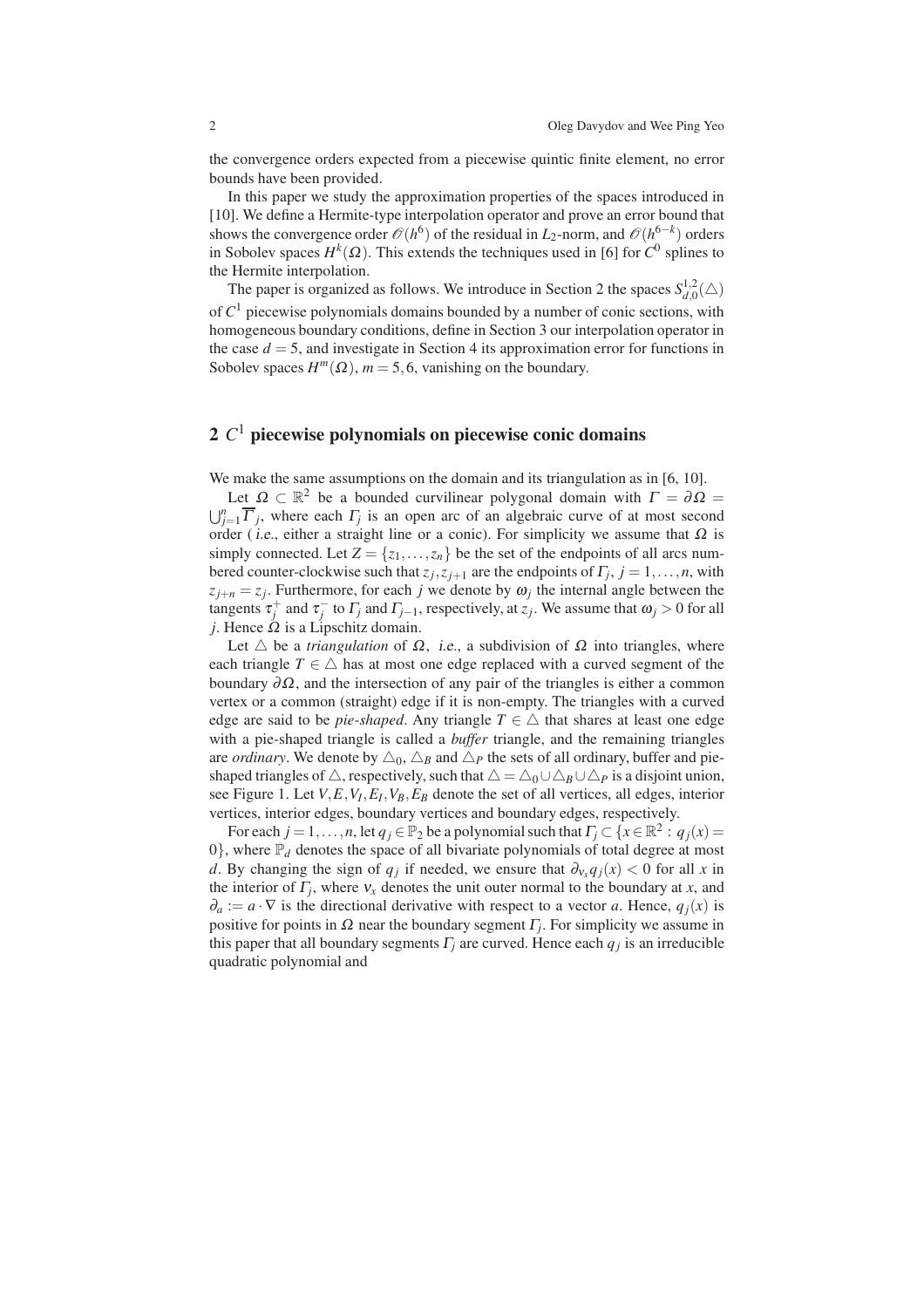$$
\nabla q_j(x) \neq 0 \quad \text{if} \quad x \in \Gamma_j. \tag{1}
$$



Fig. 1 A triangulation of a curved domain with ordinary triangles (green), pie-shaped triangles (pink) and buffer triangles (blue).

We assume that  $\triangle$  satisfies the following conditions:

- (A)  $Z = \{z_1, \ldots, z_n\} \subset V_B$ .
- (B) No interior edge has both endpoints on the boundary.
- (C) No pair of pie-shaped triangles shares an edge.
- (D) Every  $T \in \Delta_P$  is star-shaped with respect to its interior vertex *v*.
- (E) For any  $T \in \triangle_P$  with its curved side on  $\Gamma_j$ ,  $q_j(z) > 0$  for all  $z \in T \setminus \Gamma_j$ .
- (F) No pair of buffer triangles shares an edge.

It can be easily seen that (B) and (C) are achievable by a slight modification of a given triangulation, while (D) and (E) hold for sufficiently fine triangulations. The assumtion (F) is made for the sake of simplicity of the analysis.

For any  $T \in \triangle$ , let  $h_T$  denote the diameter of *T*, and let  $\rho_T$  be the radius of the disk  $B_T$  inscribed in *T* if  $T \in \triangle_0 \cup \triangle_B$  or in  $T \cap T^*$  if  $T \in \triangle_P$ , where  $T^*$ denotes the triangle obtained by joining the boundary vertices of *T* by a straight line, see Figure 2. Note that every triangle  $T \in \triangle$  is star-shaped with respect to  $B_T$ . In particular, for  $T \in \Delta_P$  this follows from Condition (D) and the fact that the conics do not possess inflection points.

We define the *shape regularity constant* of  $\triangle$  by

$$
R = \max_{T \in \triangle} \frac{h_T}{\rho_T}.\tag{2}
$$

For any  $d \geq 1$  we set

$$
S_d^1(\triangle) := \{ s \in C^1(\Omega) : s|_T \in \mathbb{P}_{d+i}, T \in \triangle_i, i = 0, 1 \}, \quad \triangle_1 := \triangle_P \cup \triangle_B,
$$
  
\n
$$
S_{d,I}^{1,2}(\triangle) := \{ s \in S_d^1(\triangle) : s \text{ is twice differentiable at any } v \in V_I \},
$$
  
\n
$$
S_{d,0}^{1,2}(\triangle) := \{ s \in S_{d,I}^{1,2}(\triangle) : s|_T = 0 \}.
$$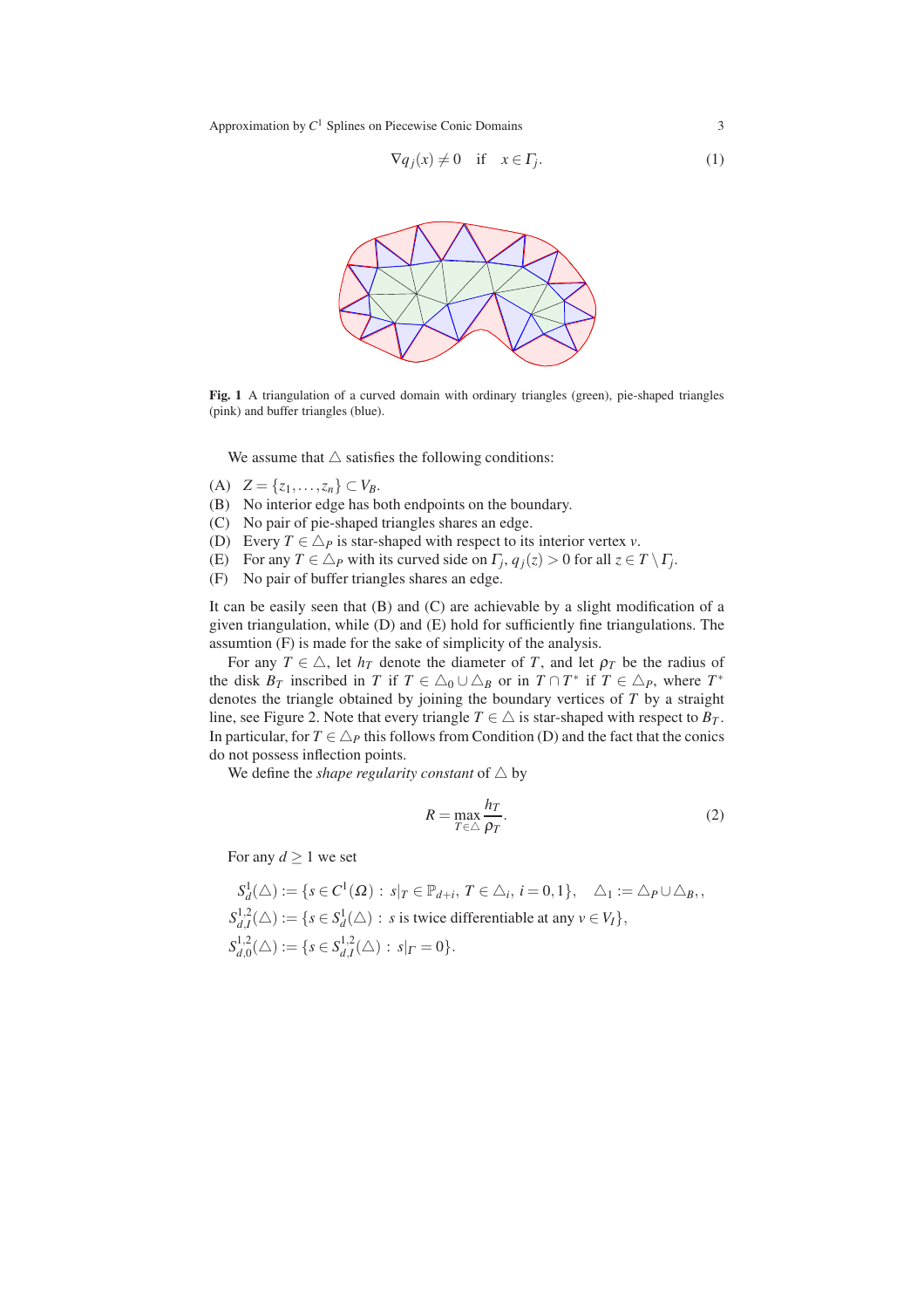4 Oleg Davydov and Wee Ping Yeo



Fig. 2 A pie-shaped triangle with a curved edge and the associated triangle *T* ∗ with straight sides and vertices  $v_1, v_2, v_3$ . The curved edge can be either outside (left) or inside  $T^*$  (right).

We refer to [10] for the construction of a local basis for the space  $S_{50}^{1,2}$  $_{5,0}^{1,2}(\triangle)$  and its applications in the Finite Element Method.

Our goal is to obtain an error bound for the approximation of functions vanishing on the boundary by splines in  $S_5^{1,2}$  $_{5,0}^{1,2}$ . This is done through the construction of an interpolation operator of Hermite type. Note that a method of *stable splitting* was employed in [5, 8, 9] to estimate the approximation power of  $C<sup>1</sup>$  splines vanishing on the boundary of a polygonal domain. *C* <sup>1</sup> finite element spaces with a stable splitting are also required in Böhmer's proofs of the error bounds for his method of numerical solution of fully nonlinear elliptic equations [2]. A stable splitting of the space  $S_{5,I}^{1,2}(\triangle)$  will be obtained if a stable local basis for a stable complement of  $S_{5,0}^{1,2}$ 5,0 in  $S_{5,I}^{1,2}(\triangle)$  is constructed, which we leave to a future work.

#### 3 Interpolation operator

We denote by  $\partial^{\alpha} f$ ,  $\alpha \in \mathbb{Z}_+^2$ , the partial derivatives of *f* and consider the usual Sobolev spaces  $H^m(\Omega)$  with the seminorm and norm defined by

$$
|f|_{H^m(\Omega)}^2 = \sum_{|\alpha|=m} ||\partial^{\alpha} f||^2_{L^2(\Omega)}, \quad ||f||^2_{H^m(\Omega)} = \sum_{k=0}^m |f|^2_{H^k(\Omega)} \quad (H^0(\Omega) = L^2(\Omega)),
$$

where  $|\alpha| := \alpha_1 + \alpha_2$ . We set  $H_0^1(\Omega) = \{ f \in H^1(\Omega) : f|_{\partial \Omega} = 0 \}$ .

In this section we construct an interpolation operator  $I_{\Delta}: H^{5}(\Omega) \cap H^{1}_{0}(\Omega) \rightarrow$  $S^{1,2}_{5,0}$ <sup>1,2</sup><sub>5,0</sub>(△) and estimate its error for the functions in  $H^m(\Omega) \cap H_0^1(\Omega)$ , *m* = 5,6, in the next section.

As in [6] we choose domains  $\Omega_j \subset \Omega$ ,  $j = 1, \ldots, n$ , with Lipschitz boundary such that

(a)  $\partial \Omega_j \cap \partial \Omega = \Gamma_j$ ,

(b)  $\partial \Omega_i \setminus \partial \Omega$  is composed of a finite number of straight line segments,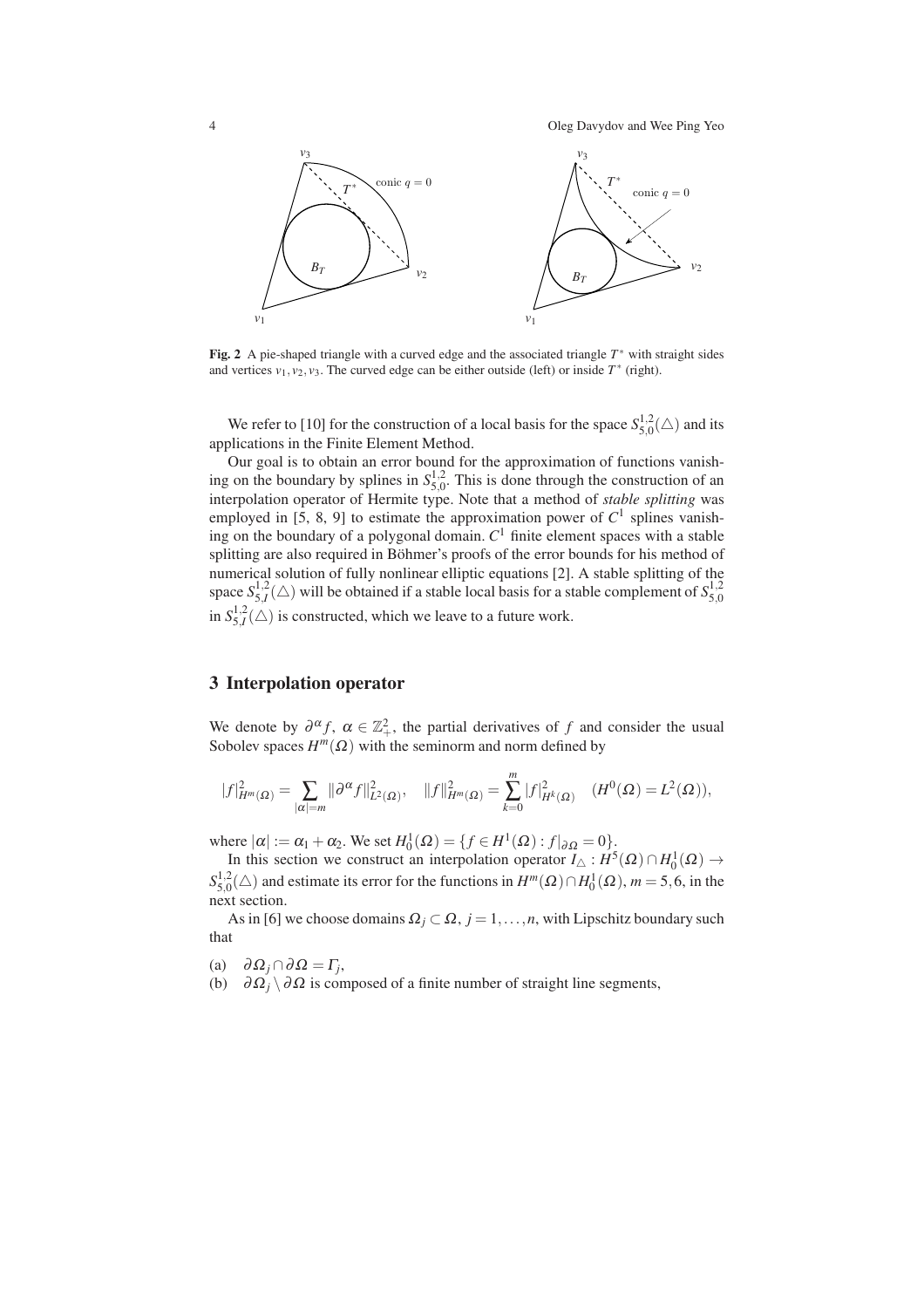- (c)  $q_j(x) > 0$  for all  $x \in \Omega_j \setminus \Gamma_j$ , and
- (d)  $\Omega_j \cap \Omega_k = \emptyset$  for all  $j \neq k$ ,

and assume that the triangulation  $\triangle$  is such that

(e)  $\Omega_j$  contains every triangle  $T \in \Delta_P$  whose curved edge is part of  $\Gamma_j$ ,

and  $q_i$  satisfy (without loss of generality)

 $(f)$  max  $\max_{x \in \overline{\Omega}_j} \|\nabla q_j(x)\|_2 \le 1$  and  $\|\nabla^2 q_j\|_2 \le 1$ , for all  $j = 1, ..., n$ ,

where  $\nabla^2 q_j$  denotes the (constant) Hessian matrix of  $q_j$ .

Note that (e) will hold with the same set  $\{\Omega_j : j = 1, ..., n\}$  for any triangulations obtained by subdividing the triangles of  $\triangle$ .

The following lemma can be shown following the lines of the proof of [12, Theorem 6.1], see also [6, Theorem 3.1].

**Lemma 1.** *There is a constant K depending only on*  $\Omega$ , *the choice of*  $\Omega$ <sub>*j*</sub>, *j* =  $1, \ldots, n$ , and  $m \ge 1$ , such that for all j and  $u \in H^m(\Omega) \cap H_0^1(\Omega)$ ,

$$
|u/q_j|_{H^{m-1}(\Omega_j)} \le K||u||_{H^m(\Omega_j)}.\tag{3}
$$

Given a a unit vector  $\tau = (\tau_x, \tau_y)$  in the plane, we denote by  $D_{\tau}$  the directional derivative operator in the direction of  $\tau$  in the plane, so that

$$
D_{\tau}f:=\tau_{x}D_{x}f+\tau_{y}D_{y}f,\quad D_{x}f:=\partial f/\partial x,\quad D_{y}f:=\partial f/\partial y.
$$

Given  $f \in C^{\alpha+\beta}(\triangle)$ ,  $\alpha, \beta \ge 0$ , any number

$$
\eta f = D_{\tau_1}^{\alpha} D_{\tau_2}^{\beta} (f|_T)(z),
$$

where  $T \in \triangle$ ,  $z \in T$ , and  $\tau_1, \tau_2$  are some unit vectors in the plane, is said to be a *nodal value* of *f*, and the linear functional  $\eta$  :  $C^{\alpha+\beta}(\triangle) \to \mathbb{R}$  is a *nodal functional*, with  $d(\eta) := \alpha + \beta$  being the *degree* of  $\eta$ .

For some special choices of  $z, \tau_1, \tau_2$ , we use the following notation:

• If *v* is a vertex of  $\triangle$  and *e* is an edge attached to *v*, we set

$$
D_e^{\alpha} f(v) := D_{\tau}^{\alpha} (f|r)(v), \quad \alpha \ge 1,
$$

where  $\tau$  is the unit vector in the direction of *e* away from *v*, and  $T \in \triangle$  is one of the triangles with edge *e*.

• If *v* is a vertex of  $\triangle$  and  $e_1, e_2$  are two consecutive edges attached to *v*, we set

$$
D_{e_1}^{\alpha}D_{e_2}^{\beta}f(v):=D_{\tau_1}^{\alpha}D_{\tau_2}^{\beta}(f|_{T})(v), \quad \alpha, \beta \geq 1,
$$

where  $T \in \triangle$  is the triangle with vertex *v* and edges  $e_1, e_2$ , and  $\tau_i$  is the unit vector in the *e<sup>i</sup>* direction away from *v*.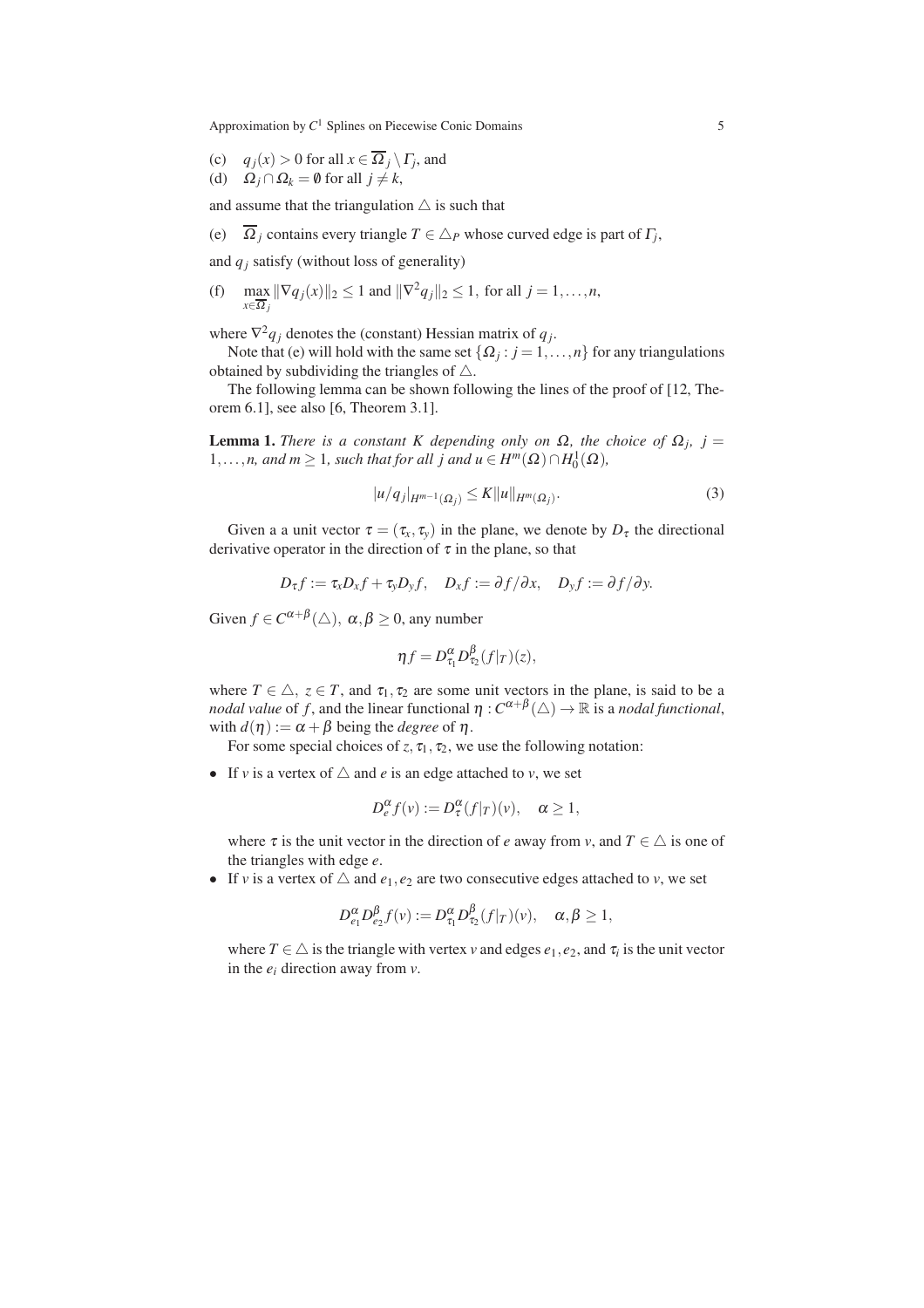• For every edge *e* of the triangulation  $\triangle$  we choose a unit vector  $\tau^{\perp}$  (one of two possible) orthogonal to *e* and set

$$
D_{e^{\perp}}^{\alpha} f(z) := D_{\tau}^{\alpha} f(z), \quad z \in e, \quad \alpha \ge 1,
$$

provided  $f \in C^{\alpha}(z)$ .

On every edge *e* of  $\triangle$ , with vertices  $v'$  and  $v''$ , we define three points on *e* by

$$
z_e^j := v' + \frac{j}{4}(v'' - v'), \quad j = 1, 2, 3.
$$

For every triangle  $T \in \Delta_0$  with vertices  $v_1, v_2, v_3$  and edges  $e_1, e_2, e_3$ , we define  $\mathcal{N}_T^0$  to be the set of nodal functionals corresponding to the nodal values

$$
D_x^{\alpha}D_y^{\beta}f(v_i), \quad 0 \le \alpha + \beta \le 2, \quad i = 1, 2, 3,
$$
  
 $D_{e_i^{\perp}}f(z_{e_i}^2), \quad i = 1, 2, 3,$ 

see Figure 3 (left).

Let  $T \in \Delta_P$ . We define  $\mathcal{N}_T^P$  to be the set of nodal functionals corresponding to the nodal values

$$
D_x^{\alpha} D_y^{\beta} f(v_1), \quad 0 \le \alpha + \beta \le 2,
$$
  
\n
$$
D_x^{\alpha} D_y^{\beta} f(v_i), \quad 0 \le \alpha + \beta \le 1, \quad i = 2, 3,
$$
  
\n
$$
D_x^{\alpha} D_y^{\beta} f(c_T), \quad 0 \le \alpha + \beta \le 1,
$$

where  $v_1$  the interior vertex of *T*  $v_2$ ,  $v_3$  are boundary vertices, and  $c_T$  is the center of the disk  $B_T$ , see Figure 4.

Let  $T \in \Delta_B$  with vertices  $v_1, v_2, v_3$ . We define  $\mathcal{N}_T^{B,1}$  to be the set of nodal functionals corresponding to the nodal value

$$
f(c_T)
$$
,  $c_T := (v_1 + v_2 + v_3)/3$ .

Also we define  $\mathcal{N}_T^{B,2}$  to be the set of nodal functionals corresponding to the nodal values

$$
f(z_{e_i}^2), \quad i = 1, 2, 3,
$$
  
\n
$$
D_x^{\alpha} D_y^{\beta} f(v_i), \quad 0 \le \alpha + \beta \le 2, \quad i = 1, 2, 3,
$$
  
\n
$$
D_{e_i^{\perp}} f(z_{e_i}^j), \quad j = 1, 3, \quad i = 1, 2, 3,
$$

where  $v_1$  is the boundary vertex and  $v_2$ ,  $v_3$  are the interior vertices of *T*. We set

$$
\mathcal{N}_T^B := \mathcal{N}_T^{B,1} \cup \mathcal{N}_T^{B,2},
$$

see Figure 3 (right).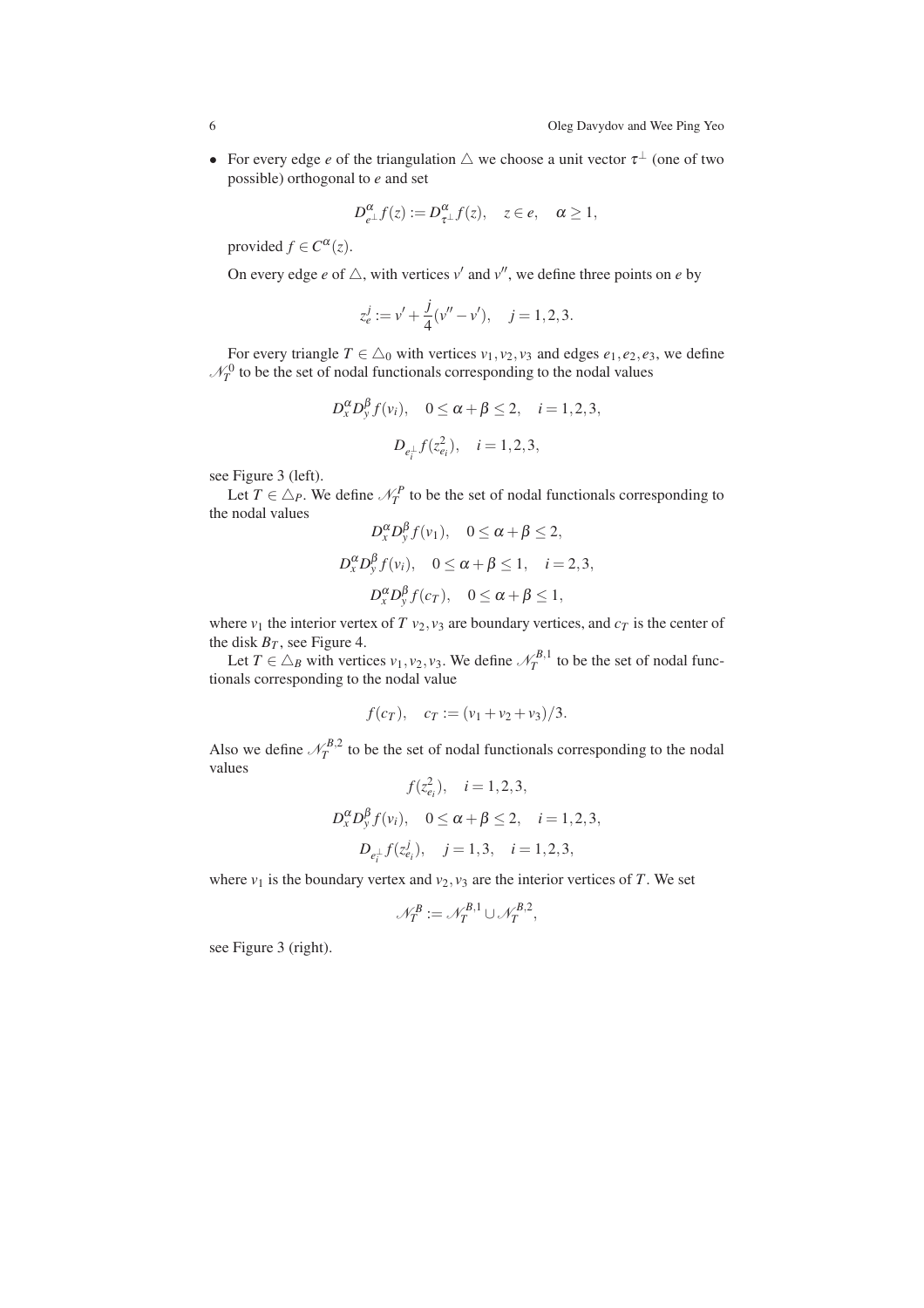

Fig. 3 Nodal functionals corresponding to  $\mathcal{N}_T^0$  (left) and  $\mathcal{N}_T^B$  (right).



Fig. 4 Nodal functionals corresponding to  $\mathcal{N}_T^P$ .

We define an operator  $I_{\triangle}$  :  $H^5(\Omega) \cap H_0^1(\Omega) \rightarrow S_{5,0}^{1,2}$  $_{5,0}^{1,2}(\triangle)$  of interpolatory type. Let  $u \in H^5(\Omega) \cap H_0^1(\Omega)$ . By Sobolev embedding we assume without loss of generality that  $u \in C^3(\overline{\Omega})$ . For all  $T \in \triangle_0 \cup \triangle_P$  we set  $I_\triangle u|_T = I_T(u|_T)$ , with the local operators *I<sup>T</sup>* defined as follows.

If  $T \in \triangle_0$ , then  $p := I_T u$  is the polynomial of degree 5 that satisfies the following interpolation conditions:

$$
\eta p = \eta u, \quad \text{ for all } \eta \in \mathcal{N}_T^0.
$$

This is a well-known Argyris interpolation scheme, see e.g. [14, Section 6.1], which guarantees the existence and uniqueness of the polynomial *p*.

Let  $T \in \triangle_P$  with the curved edge on  $\Gamma_j$ . Then  $I_T u := pq_j$ , where  $p \in \mathbb{P}_4$  satisfies the following interpolation condition:

$$
\eta p = \eta (u/q_j), \quad \text{ for all } \eta \in \mathcal{N}_T^P. \tag{4}
$$

The nodal functionals in  $\mathcal{N}_T^P$  are well defined for  $u/q_j$  even though the vertices *v*<sub>2</sub>, *v*<sub>3</sub> of *T* lie on the boundary  $\Gamma_j$  because  $u/q_j \in H^4(\Omega_j)$  by Lemma 1 and hence *u*/*q<sub>j</sub>* may be identified with a function  $\tilde{u} \in C^2(\overline{\Omega}_j)$  by Sobolev embedding. The interpolation scheme (4) defines a unique polynomial  $p \in \mathbb{P}_4$ , which will be justified in the proof of Lemma 3. In addition, we will need the following statement.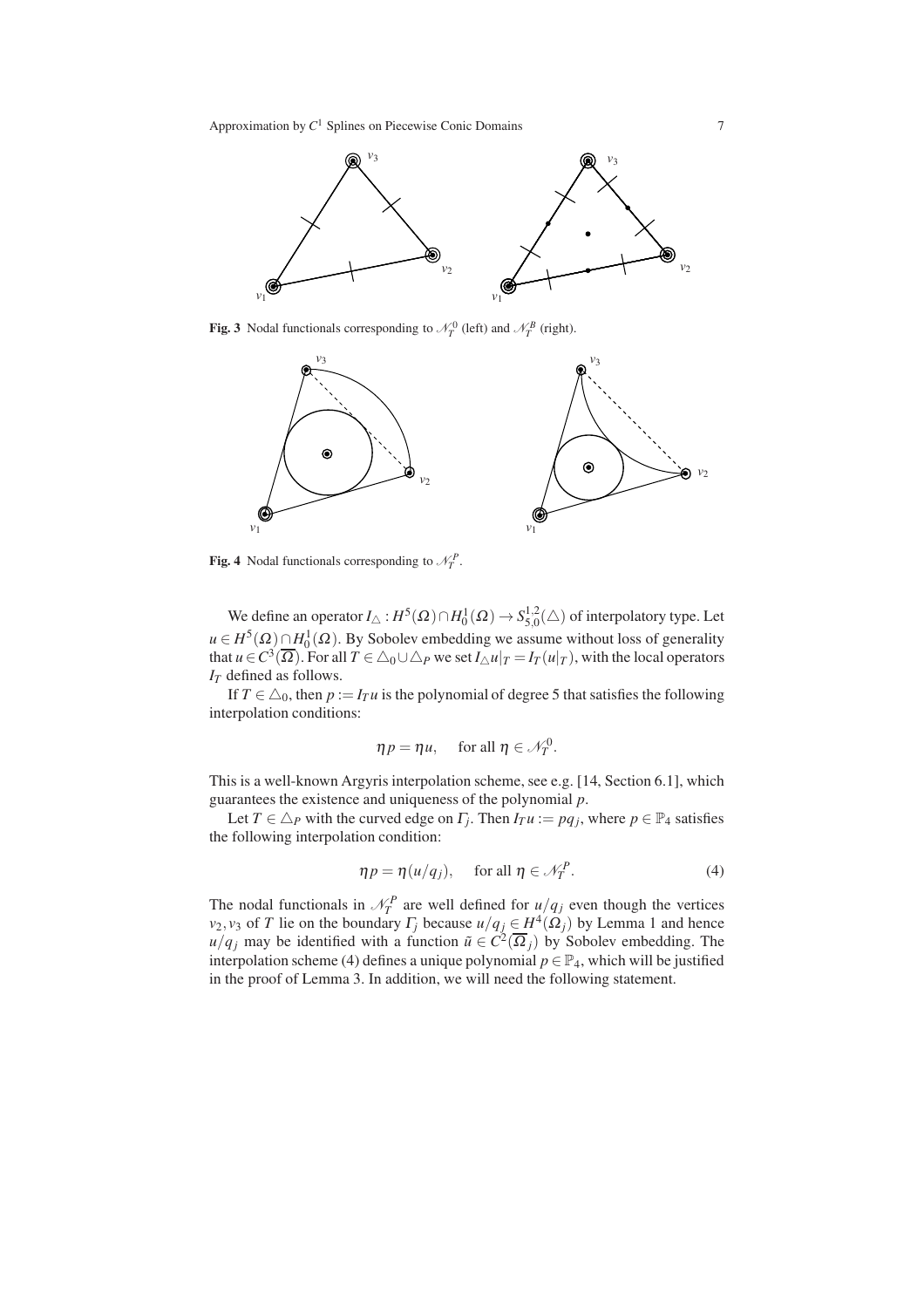Lemma 2. *The polynomial p defined by* (4) *satisfies*

$$
D_x^{\alpha}D_y^{\beta}(pq_j)(v) = D_x^{\alpha}D_y^{\beta}u(v), \quad 0 \leq \alpha + \beta \leq 2,
$$

*where v is any vertex of the pie-shaped triangle T .*

*Proof.* By (4),  $p(v)q_j(v) = \tilde{u}(v)q_j(v) = u(v)$ , where  $\tilde{u} \in C^2(\overline{\Omega}_j)$  is the above function satisfying  $u = \tilde{u}q_j$ . Moreover,

$$
\nabla(pq_j)(v) = \nabla p(v)q_j(v) + p(v)\nabla q_j(v)
$$
  
= 
$$
\nabla \tilde{u}(v)q_j(v) + \tilde{u}(v)\nabla q_j(v)
$$
  
= 
$$
\nabla(\tilde{u}q_j)(v) = \nabla u(v).
$$

Similarly, if  $\nu$  is the interior vertex of  $T$ , then

$$
\nabla^2 (pq_j)(v) = \nabla^2 p(v)q_j(v) + \nabla p(v)(\nabla q_j(v))^T + \nabla q_j(v)(\nabla p(v))^T + p(v)\nabla^2 q_j(v)
$$
  
=\n
$$
\nabla^2 \tilde{u}(v)q_j(v) + \nabla \tilde{u}(v)(\nabla q_j(v))^T + \nabla q_j(v)(\nabla \tilde{u}(v))^T + \tilde{u}(v)\nabla^2 q_j(v)
$$
  
=\n
$$
\nabla^2 u(v).
$$

If *v* is one of the boundary vertices, then  $q_j(v) = 0$ , and hence

$$
\nabla^2 (pq_j)(v) = \nabla p(v)(\nabla q_j(v))^T + \nabla q_j(v)(\nabla p(v))^T + p(v)\nabla^2 q_j(v)
$$
  
= 
$$
\nabla \tilde{u}(v)(\nabla q_j(v))^T + \nabla q_j(v)(\nabla \tilde{u}(v))^T + \tilde{u}(v)\nabla^2 q_j(v)
$$
  
= 
$$
\nabla^2 u(v).
$$

It is easy to deduce from Lemma 2 that the interpolation conditions for  $p$  at the boundary vertices  $v_2$ ,  $v_3$  of *T* can be equivalently formulated as follows: For  $i = 2, 3$ ,

$$
p(v_i) = \frac{\partial u}{\partial n_i}(v_i) / \frac{\partial q_j}{\partial n_i}(v_i),
$$
  
\n
$$
\frac{\partial p}{\partial n_i}(v_i) = \frac{1}{2} \frac{\partial^2 u}{\partial n_i^2}(v_i) / \frac{\partial q_j}{\partial n_i}(v_i),
$$
\n
$$
\frac{\partial p}{\partial \tau_i}(v_i) = \frac{\partial^2 u}{\partial n_i \partial \tau}(v_i) / \frac{\partial q_j}{\partial n_i}(v_i),
$$
\n(5)

where  $n_i$  and  $\tau_i$  are the normal and the tangent unit vectors to the curve  $q_i(x) = 0$  at *vi* .

Finally, assume that  $T \in \Delta_B$  with vertices  $v_1, v_2, v_3$  where  $v_1$  is a boundary vertex. Then  $I_T u = p \in \mathbb{P}_6$  satisfies the following interpolation conditions:

$$
\eta p = \eta u, \quad \text{ for all } \eta \in \mathcal{N}_T^{B,1},
$$

and

$$
\eta p = \eta I_{T_i} u
$$
, for all  $\eta \in \mathcal{N}_i \subset \mathcal{N}_T^{B,2}$ ,  $i = 1, 2, 3$ ,

where  $T_1$  is a triangle in  $\triangle_0$  sharing an edge  $e_1 = \langle v_2, v_3 \rangle$  with  $T$  and  $\mathcal{N}_1$  corresponds to the nodal values  $\overline{a}$ 

$$
f(z_{e_1}^2)
$$
,  $D_{e_1^{\perp}}f(z_{e_1}^i)$ ,  $i = 1, 3$ ,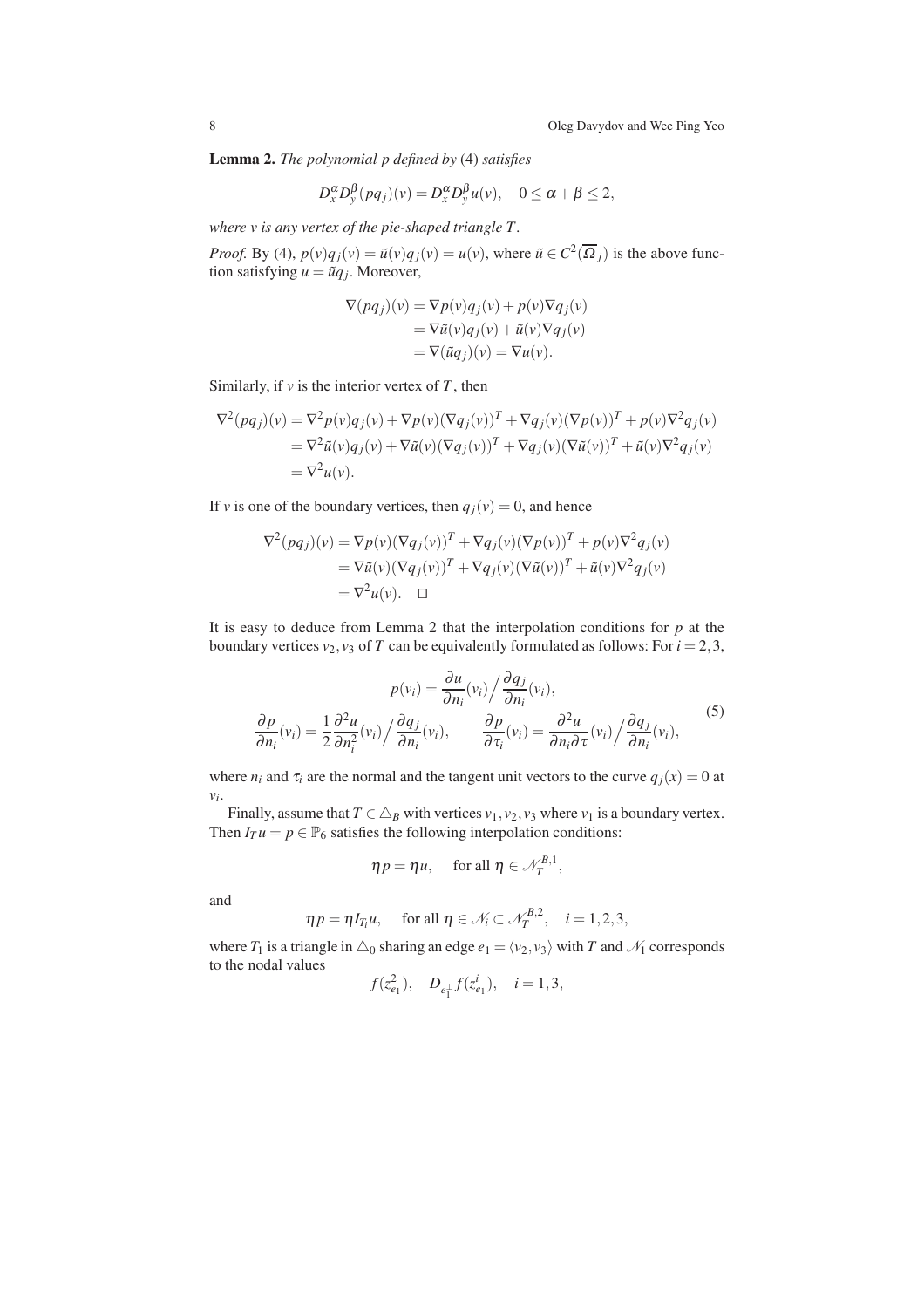$$
D_x^{\alpha}D_y^{\beta}f(v_i), \quad 0 \leq \alpha + \beta \leq 2, \quad i = 2, 3;
$$

*T*<sub>2</sub> is a triangle in  $\Delta P$  sharing an edge  $e_2 = \langle v_1, v_2 \rangle$  with *T* and  $\mathcal{N}_2$  corresponds to the nodal values

$$
f(z_{e_2}^2)
$$
,  $D_{e_2^{\perp}}f(z_{e_2}^i)$ ,  $i = 1, 3$ ,  
 $D_x^{\alpha}D_y^{\beta}f(v_1)$ ,  $0 \le \alpha + \beta \le 2$ ;

and  $T_3$  is a triangle in  $\Delta_P$  sharing an edge  $e_3 = \langle v_1, v_3 \rangle$  with *T* and  $\mathcal{N}_3$  corresponds to the nodal values

$$
f(z_{e_3}^2)
$$
,  $D_{e_3^{\perp}}f(z_{e_3}^i)$ ,  $i = 1, 3$ .

Since  $\mathcal{N}_T^{B,2} = \mathcal{N}_1 \cup \mathcal{N}_2 \cup \mathcal{N}_3$  and  $\mathcal{N}_T^{B} = \mathcal{N}_T^{B,1} \cup \mathcal{N}_T^{B,2}$  is a well posed interpolation scheme [15] for polynomials of degree 6, it follows that *p* is uniquely defined by the above conditions.

**Theorem 1.** Let 
$$
u \in H^5(\Omega) \cap H_0^1(\Omega)
$$
. Then  $I_\Delta u \in S_{5,0}^{1,2}(\triangle)$ .

*Proof.* By the above construction  $I_{\wedge} u$  is a piecewise polynomial of degree 5 on all triangles in  $\triangle_0$  and degree 6 on the triangles in  $\triangle_1$ . Moreover,  $I_{\triangle}u$  vanishes on the boundary of  $Ω$ .

To see that  $I_{\triangle}u \in S_{5,0}^{1,2}$  $\frac{1}{5,0}(\triangle)$  we thus need to show the  $C^1$  continuity of  $I_{\triangle} u$  across all interior edges of  $\triangle$ . If *e* is a common edge of two triangles  $T', T'' \in \triangle_0$ , then the  $C<sup>1</sup>$  continuity follows from the standard argument for  $C<sup>1</sup>$  Argyris finite element, see [4, Chapter 3] and [14, Section 6.1].

Next we will show the  $C^1$  continuity of  $I_{\Delta}u$  across edges shared by buffer triangles with either ordinary or pie-shaped triangles. Let  $T \in \Delta_B$  and  $T' \in \Delta_0 \cup \Delta_P$ with common edge  $e' = \langle v', v'' \rangle$ , and let  $p = I_T u$  and  $s = I_{T'} u$ . Consider the univariate polynomials  $p|_{e'}$  and  $s|_{e'}$  and let  $q = p|_{e'} - s|_{e'}$ . Assuming that the edge  $e'$ is parametrized by  $t \in [0,1]$ , Then q is a univariate polynomial of degree 6 with respect to the parameterization  $v' + t(v'' - v')$ ,  $t \in [0, 1]$ . Similarly, we consider the orthogonal/normal derivatives  $D_{e' \perp} p|_{e'}$  and  $D_{e' \perp} s|_{e'}$  and let  $r = D_{e' \perp} p|_{e'} - D_{e' \perp} s|_{e'},$ then *r* is a univariate polynomial of degree 5 with respect to the same parameter *t*. The  $C^1$  continuity will follow if we show that both *q* and *r* are zero functions.

If  $T' = T_1 \in \Delta_0$ , then using the interpolation conditions corresponding to  $\mathcal{N}_1 \subset$  $\mathcal{N}_T^{B,2}$ , we have

$$
q(0) = q'(0) = q''(0) = q(1/2) = q(1) = q'(1) = q''(1) = 0,
$$
  
\n
$$
r(0) = r'(0) = r(1/4) = r(3/4) = r(1) = r'(1) = 0,
$$

which implies  $q \equiv 0$  and  $r \equiv 0$ .

If  $T' = T_2 \in \triangle_P$ , then the interpolation conditions corresponding to  $\mathcal{N}_2 \subset \mathcal{N}_T^{B,2}$ imply

$$
q(0) = q'(0) = q''(0) = q(1/2) = 0,
$$
  
\n
$$
r(0) = r'(0) = r(1/4) = r(3/4) = 0,
$$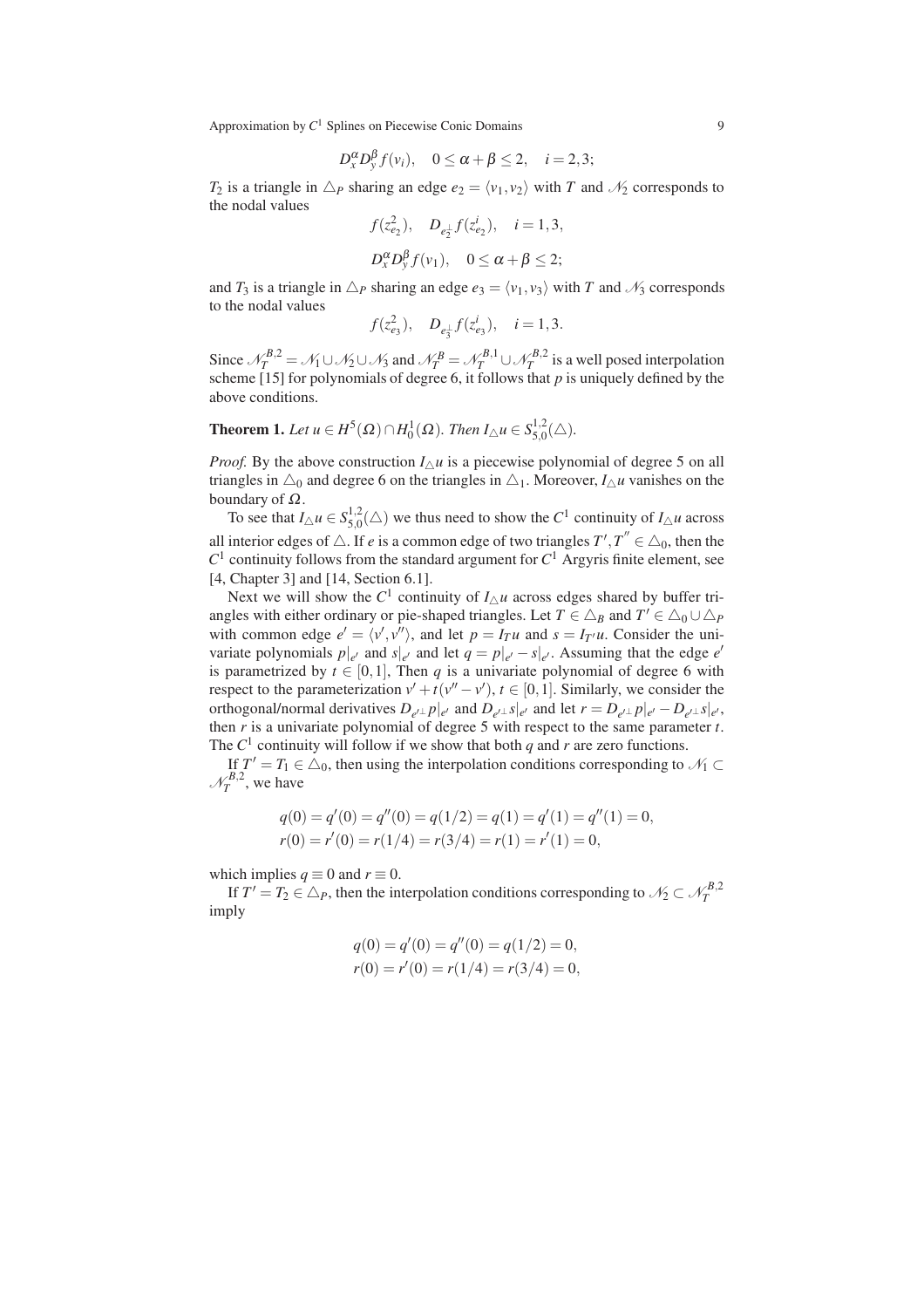In view of Lemma 2, we have

$$
D_x^{\alpha}D_y^{\beta}s(v_2) = D_x^{\alpha}D_y^{\beta}u(v_2) = D_x^{\alpha}D_y^{\beta}p(v_2), \quad 0 \leq \alpha + \beta \leq 2,
$$

which implies

$$
q(1) = q'(1) = q''(1) = 0, \quad r(1) = r'(1) = 0,
$$

and hence  $q \equiv 0$  and  $r \equiv 0$ .

If  $T' = T_3 \in \triangle_P$ , then the interpolation conditions corresponding to  $\mathcal{N}_3 \subset \mathcal{N}_T^{B,2}$ imply

$$
q(1/2) = 0, \quad r(1/4) = r(3/4) = 0,
$$

whereas Lemma 2 gives

$$
q(0) = q'(0) = q''(0) = 0, \quad r(0) = r'(0) = 0,
$$
  

$$
q(1) = q'(1) = q''(1) = 0, \quad r(1) = r'(1) = 0,
$$

which completes the proof. ⊓⊔

In follows from Lemma 2 that  $I_{\Delta}u$  is twice differentiable at the boundary vertices, and thus

 $I_{\triangle} u \in \{s \in S_d^1(\triangle) : s \text{ is twice differentiable at any vertex and } s|_{\Gamma} = 0\}.$ 

Moreover,  $I_{\Delta}u$  satisfies the following interpolation conditions:

$$
D_x^{\alpha} D_y^{\beta} I_{\triangle} u(v) = D_x^{\alpha} D_y^{\beta} u(v), \quad 0 \le \alpha + \beta \le 2, \quad \text{for all } v \in V,
$$
  

$$
D_{e^{\perp}} I_{\triangle} u(z_e^2) = D_{e^{\perp}} u(z_e^2), \quad \text{for all edges } e \text{ of } \triangle_0,
$$
  

$$
D_x^{\alpha} D_y^{\beta} I_{\triangle} u(c_T) = D_x^{\alpha} D_y^{\beta} u(c_T), \quad 0 \le \alpha + \beta \le 1, \quad \text{for all } T \in \triangle_P,
$$
  

$$
I_{\triangle} u(c_T) = u(c_T), \quad \text{for all } T \in \triangle_B,
$$

where  $c_T$  denotes the center of the disk  $B_T$  inscribed into  $T^*$  if  $T$  is a pie-shaped triangle, and the barycenter of *T* if *T* is a buffer triangle. In view of (5),  $I_{\Delta} u \in$  $S^{1,2}_{5,0}$  $\frac{1}{5,0}(\triangle)$  is uniquely defined by these conditions for any  $u \in C^2(\overline{\Omega})$ .

# 4 Error bounds

In this section we estimate the the error  $||u - I_{\Delta}u||_{H^k(\Omega)}$  for functions  $u \in H^m(\Omega) \cap$  $H_0^1(\Omega)$ ,  $m = 5, 6$ .

**Lemma 3.** *If*  $p \in \mathbb{P}_4$  *and*  $T \in \Delta_p$ *, then*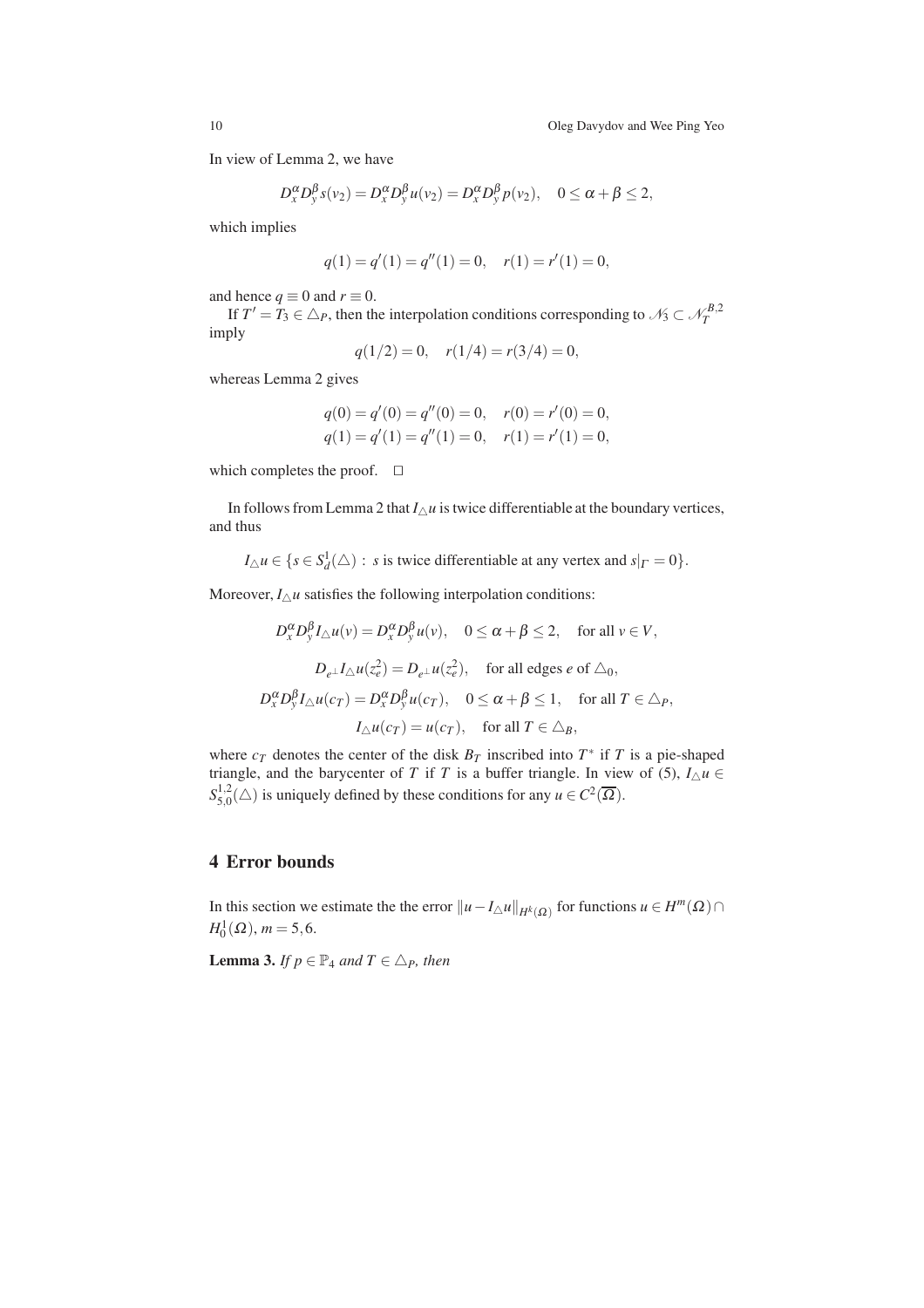$$
||p|_{T^*}||_{L^{\infty}(T^*)} \leq \max_{\eta \in \mathcal{N}_T} h_{T^*}^{d(\eta)} |\eta p|,
$$
\n(6)

*where T*∗ *is the straight triangle with vertices of T , and hT*<sup>∗</sup> *is the diameter of T*<sup>∗</sup> *. Similarly, if*  $p \in \mathbb{P}_6$  *and*  $T \in \Delta_B$ *, then* 

$$
||p|_T||_{L^{\infty}(T)} \leq \max_{\eta \in \mathcal{N}_T^B} h_T^{d(\eta)}|\eta p|,
$$
\n(7)

*where*  $h<sub>T</sub>$  *is the diameter of T.* 

*Proof.* To show the estimate (6) for  $T^*$ , we follow the proof of [7, Lemma 3.9]. We note that we only need to show that the interpolation scheme for pie-shaped triangles is a valid scheme, that is, we need to show that  $\mathcal{N}_T^P$  is  $\mathbb{P}_4$ *-unisolvent*, and the rest of the proof can be done similar to that of [7, Lemma 3.9]. The set of functionals  $\mathcal{N}_T^P$ is  $\mathbb{P}_4$ -*unisolvent* if we show that the only polynomial  $s \in \mathbb{P}_4$  satisfying  $\eta s = 0$  for  $\eta \in \mathcal{N}_T^P$  is the zero function.

Let  $T^* = \langle v_1, v_2, v_3 \rangle$ , where  $v_1$  is the interior vertex. Set  $e_1 := \langle v_1, v_2 \rangle$ ,  $e_2 :=$  $\langle v_2, v_3 \rangle$ ,  $e_3 := \langle v_3, v_1 \rangle$ , see Figure 4. The interpolation conditions along  $e_1, e_3$  imply that *s* vanishes on these edges. After splitting out the linear polynomials factors which vanish along the edges *e*1,*e*<sup>3</sup> we obtain a valid interpolation scheme for quadratic polynomails with function values at the three vertices, and function and gradients values at the the barycentre *c* of  $B_T \subset T^*$ . The validity of this scheme can be seen by looking at a straight line  $\ell$  through  $c$  and any one of the vertices of  $T^*$ . Along the line  $\ell$ , a function value is given at the vertex and function value together with first derivative are given at the point *c*, and this set of data is *unisolvent* for the univariate quadratic polynomials, which means *s* must vanish along ℓ. After factoring out the respectivelinear polynomial, we are left with function values at three non-collinear points, which defines a valid interpolation scheme for the remaining linear polynomial factor of *s*.

To show the estimate (7) for  $T \in \Delta_B$ , the proof is similar. We need to show the set of functionals  $\mathcal{N}_T^B$  is  $\mathbb{P}_6$ -*unisolvent* but this follows from the standard scheme of [15] for polynomials of degree six.

We note that the argumentation of the proof of [7, Lemma 3.9] applies to any affine invariant scheme, that is the one using the edge derivatives. As our scheme uses the standard derivatives in the direction of the *x*,*y* axes, we need to express the the edge derivatives as linear combinations of the *x*,*y* derivatives as follows. Assume that  $e_1, e_2$  are two edges that emanate from a vertex *v*. Let  $\tau_i = (\tau_{i1}, \tau_{i2})$  be the unit vector in the direction of  $e_i$  away from  $v$ ,  $i = 1, 2$ . Then we can easily obtain the following identities

$$
D_{e_i}f(v) = \tau_{i1}D_xf(v) + \tau_{i2}D_yf(v),
$$
  
\n
$$
D_{e_i}^2f(v) = \tau_{i1}^2D_x^2f(v) + 2\tau_{i1}\tau_{i2}D_xD_yf(v) + \tau_{i2}^2D_y^2f(v),
$$
  
\n
$$
D_{e_1}D_{e_2}f(v) = \tau_{11}\tau_{21}D_x^2f(v) + (\tau_{11}\tau_{22} + \tau_{12}\tau_{21})D_xD_yf(v) + \tau_{12}\tau_{22}D_y^2f(v).
$$

**Lemma 4.** Let  $T \in \triangle_P$  and its curved edge  $e \subset \Gamma_j$ . Then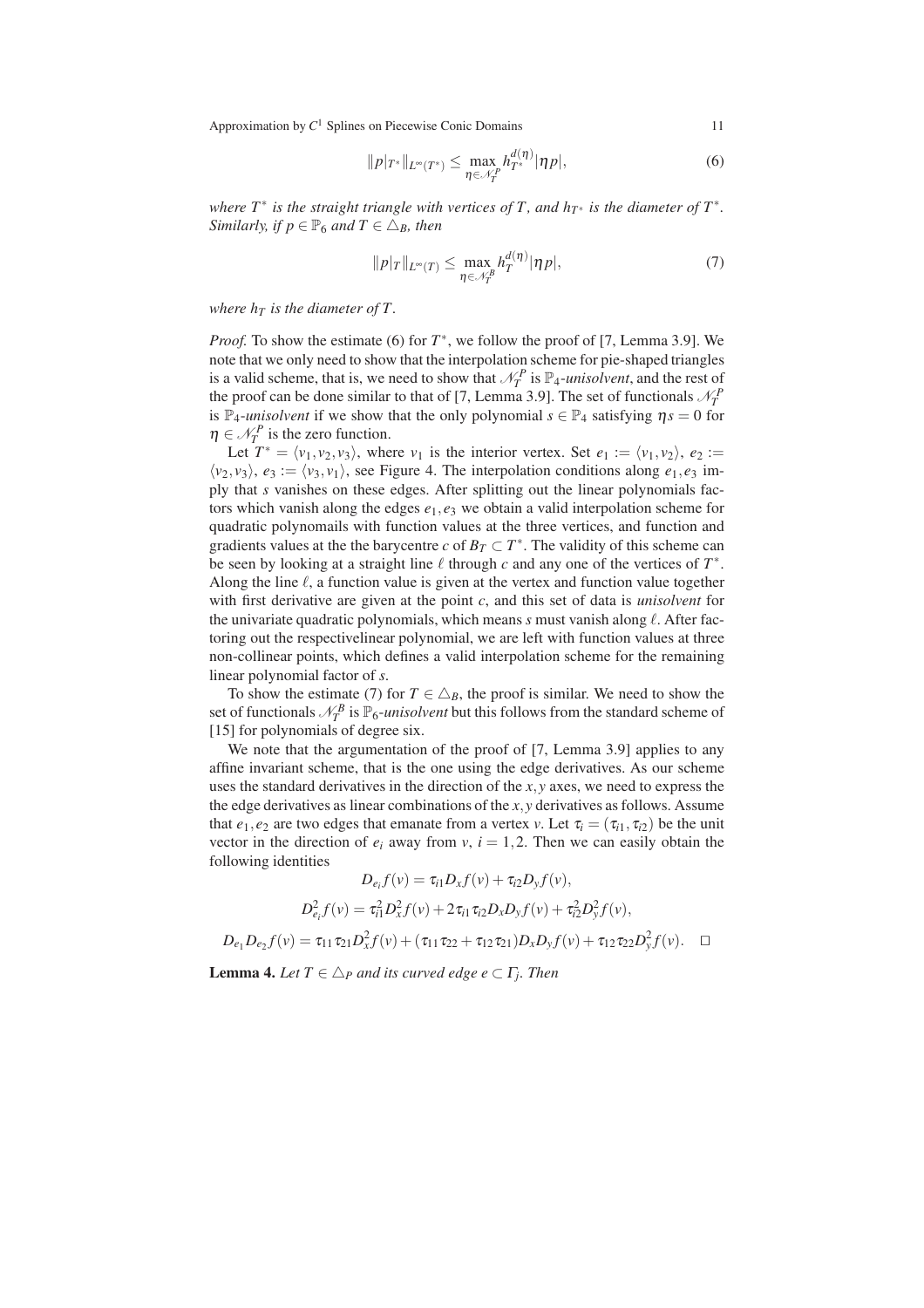12 Oleg Davydov and Wee Ping Yeo

.

$$
||I_{T}u||_{L^{\infty}(T)} \leq C_{1} \max_{0 \leq \ell \leq 2} h_{T}^{\ell+1} |u/q_{j}|_{W_{\infty}^{\ell}(T)} \quad \text{if } u \in H^{5}(\Omega) \cap H_{0}^{1}(\Omega), \tag{8}
$$

*where*  $C_1$  *depends only on h<sub>T</sub>* / $\rho_T$ *. Moreover, if*  $5 \le m \le 6$ *, then for any*  $u \in H^m(\Omega) \cap$  $H_0^1(\Omega)$ ,

$$
||u - I_T u||_{H^k(T)} \le C_2 h_T^{m-k} |u/q_j|_{H^{m-1}(T)}, \quad k = 0, \dots, m-1,
$$
 (9)

$$
|u - I_T u|_{W^k_{\infty}(T)} \le C_3 h_T^{m-k-1} |u/q_j|_{H^{m-1}(T)}, \quad k = 0, \dots, m-2,
$$
 (10)

*where*  $C_2$ *,* $C_3$  *depend only on h<sub><i>T*</sub> / $\rho_T$ *.* 

*Proof.* We will denote by  $\tilde{C}$  constants which may depend only on  $h_T/p_T$  and on Ω. Assume that *u* ∈ *H*<sup>5</sup>(Ω)∩*H*<sub>0</sub><sup>1</sup>(Ω) and recall that by definition *I<sub>T</sub>u* = *pq<sub>j</sub>*, where  $p \in \mathbb{P}_4$  satisfies the interpolation conditions (4). Since  $u \in H^5(\Omega) \cap H_0^1(\Omega)$ , it follows that  $u/q_j \in H^4(\Omega_j)$  by Lemma 1, and hence  $u/q_j \in C^2(\overline{\Omega_j})$  by Sobolev embedding. From Lemma 3 we have

$$
||p||_{L^{\infty}(T^{*})} \leq \max_{\eta \in \mathcal{N}_{P}} h_{T^{*}}^{d(\eta)} |\eta p|,
$$
\n(11)

and hence

$$
||p||_{L^{\infty}(T^*)} \leq \max_{\eta \in \mathcal{N}_{T_p}} h_T^{d(\eta)} |\eta(u/q_j)| \leq \tilde{C} \max_{0 \leq \ell \leq 2} h_T^{\ell} |u/q_j|_{W_{\infty}^{\ell}(T)}
$$

As in the proof of [6, Theorem 3.2], we can show that for any polynomial of degree at most 6,

$$
||s||_{L^{\infty}(T)} \leq \tilde{C}||s||_{L^{\infty}(T^{*})} \quad \text{and} \quad ||s||_{L^{\infty}(T^{*})} \leq \tilde{C}||s||_{L^{\infty}(T)}.
$$
 (12)

By using (f) it is easy to show that  $||q_j||_{L^{\infty}(T)} \leq h_T$ , and hence

$$
||I_T u||_{L^{\infty}(T)} = ||pq_j||_{L^{\infty}(T)} \leq h_T ||p||_{L^{\infty}(T)},
$$

which completes the proof of (8).

Moreover, since the area of *T* is less or equal  $\frac{\pi}{4}h_T^2$  and  $\partial^\alpha(I_T u) \in \mathbb{P}_{6-k}$  if  $|\alpha| = k$ , it follows that

$$
\|\partial^{\alpha}(I_T u)\|_{L^2(T)} \leq \frac{\sqrt{\pi}}{2} h_T \|\partial^{\alpha}(I_T u)\|_{L^{\infty}(T)} \leq \tilde{C} h_T \|\partial^{\alpha}(I_T u)\|_{L^{\infty}(T^*)}.
$$

By Markov inequality (see e.g. [14, Theorem 1.2]) we get furthermore

$$
\|\partial^{\alpha}(I_T u)\|_{L^{\infty}(T^*)}\leq \tilde{C}\rho_T^{-k}\|I_T u\|_{L^{\infty}(T^*)},
$$

and hence in view of (12)

$$
|I_T u|_{H^k(T)} \leq \tilde{C} h_T^{1-k} ||I_T u||_{L^\infty(T)}.
$$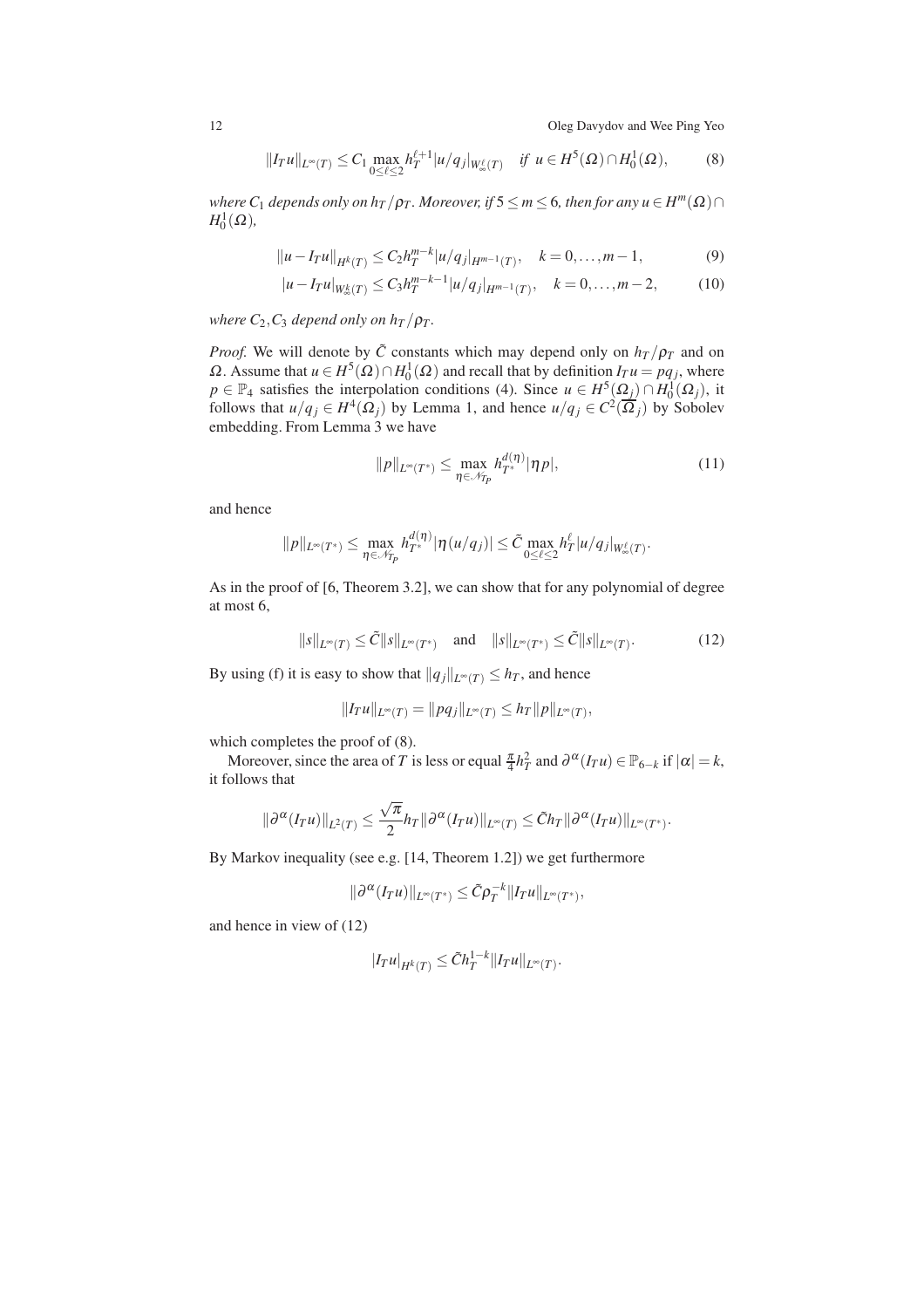In view of (8) we arrive at

$$
|I_T u|_{H^k(T)} \le \tilde{C} \max_{0 \le \ell \le 2} h_T^{\ell+2-k} |u/q_j|_{W^{\ell}_\infty(T)}, \quad \text{if } u \in H^5(\Omega) \cap H_0^1(\Omega). \tag{13}
$$

Let  $m \in \{5,6\}$ , and let  $u \in H^m(\Omega) \cap H_0^1(\Omega)$ . It follows from Lemma 1 that  $u/q_j \in$ *H*<sup>*m*−1</sup>(*T*). By the results in [4, Chapter 4] there exists a polynomial  $\tilde{p} \in \mathbb{P}_{m-2}$  such that

$$
||u/q_j - \tilde{p}||_{H^k(T)} \leq \tilde{C}h_T^{m-k-1} |u/q_j|_{H^{m-1}(T)}, \quad k = 0, ..., m-1,
$$
  

$$
|u/q_j - \tilde{p}|_{W^k_{\infty}(T)} \leq \tilde{C}h_T^{m-k-2} |u/q_j|_{H^{m-1}(T)}, \quad k = 0, ..., m-2.
$$
 (14)

Indeed, a suitable  $\tilde{p}$  is given by the *averaged Taylor polynomial* [4, Definition 4.1.3] with respect to the disk  $B_T$ , and the inequalities in (14) follow from [4, Lemma 4.3.8] (Bramble-Hilbert Lemma) and an obvious generalization of [4, Proposition 4.3.2], respectively. It is easy to check by inspecting the proofs in [4] that the quotient  $d_T/\rho_T$  can be used in the estimates instead of the chunkiness parameter used there. Since

$$
u - I_T u = (u/q_j - \tilde{p})q_j - I_T(u - \tilde{p}q_j),
$$

we have for any norm  $\|\cdot\|$ ,

$$
||u - I_T u|| \le ||(u/q_j - \tilde{p})q_j|| + ||I_T(u - \tilde{p}q_j)||.
$$

In view of (f) and (14), for any  $k = 0, ..., m-2$ ,

$$
|(u/q_j - \tilde{p})q_j|_{W^k_{\infty}(T)} \le h_T |u/q_j - \tilde{p}|_{W^k_{\infty}(T)} + ||u/q_j - \tilde{p}||_{W^{k-1}_{\infty}(T)}
$$
  

$$
\le \tilde{C} h_T^{m-k-1} |u/q_j|_{H^{m-1}(T)},
$$

and for any  $k = 0, \ldots, m-1$ ,

$$
||(u/q_j - \tilde{p})q_j||_{H^k(T)} \leq \tilde{C}h_T ||u/q_j - \tilde{p}||_{H^k(T)} + \tilde{C}||u/q_j - \tilde{p}||_{H^{k-1}(T)}
$$
  

$$
\leq \tilde{C}h_T^{m-k}|u/q_j|_{H^{m-1}(T)}.
$$

Furthermore, by Markov inequality, (8), (13) and (14),

$$
|I_T(u - \tilde{p}q_j)|_{W^k_{\infty}(T)} \leq \tilde{C} \max_{0 \leq \ell \leq 2} h_T^{\ell+1-k} |u/q_j - \tilde{p}|_{W^{\ell}_{\infty}(T)} \leq \tilde{C} h_T^{m-k-1} |u/q_j|_{H^{m-1}(T)},
$$

$$
||I_T(u - \tilde{p}q_j)||_{H^k(T)} \leq \tilde{C} \max_{0 \leq \ell \leq 2} h_T^{\ell+2-k} |u/q_j - \tilde{p}|_{W^{\ell}_{\infty}(T)} \leq \tilde{C} h_T^{m-k} |u/q_j|_{H^{m-1}(T)}.
$$

By combining the inequalities in the five last displays we deduce (9) and (10). □

We are ready to formulate and prove our main result.

**Theorem 2.** *Let*  $5 \le m \le 6$ *. For any*  $u \in H^m(\Omega) \cap H_0^1(\Omega)$ *,* 

$$
||u - I_{\triangle}u||_{H^{k}(\Omega)} \leq Ch^{m-k}||u||_{H^{m}(\Omega)}, \quad k = 0, ..., m-1,
$$
 (15)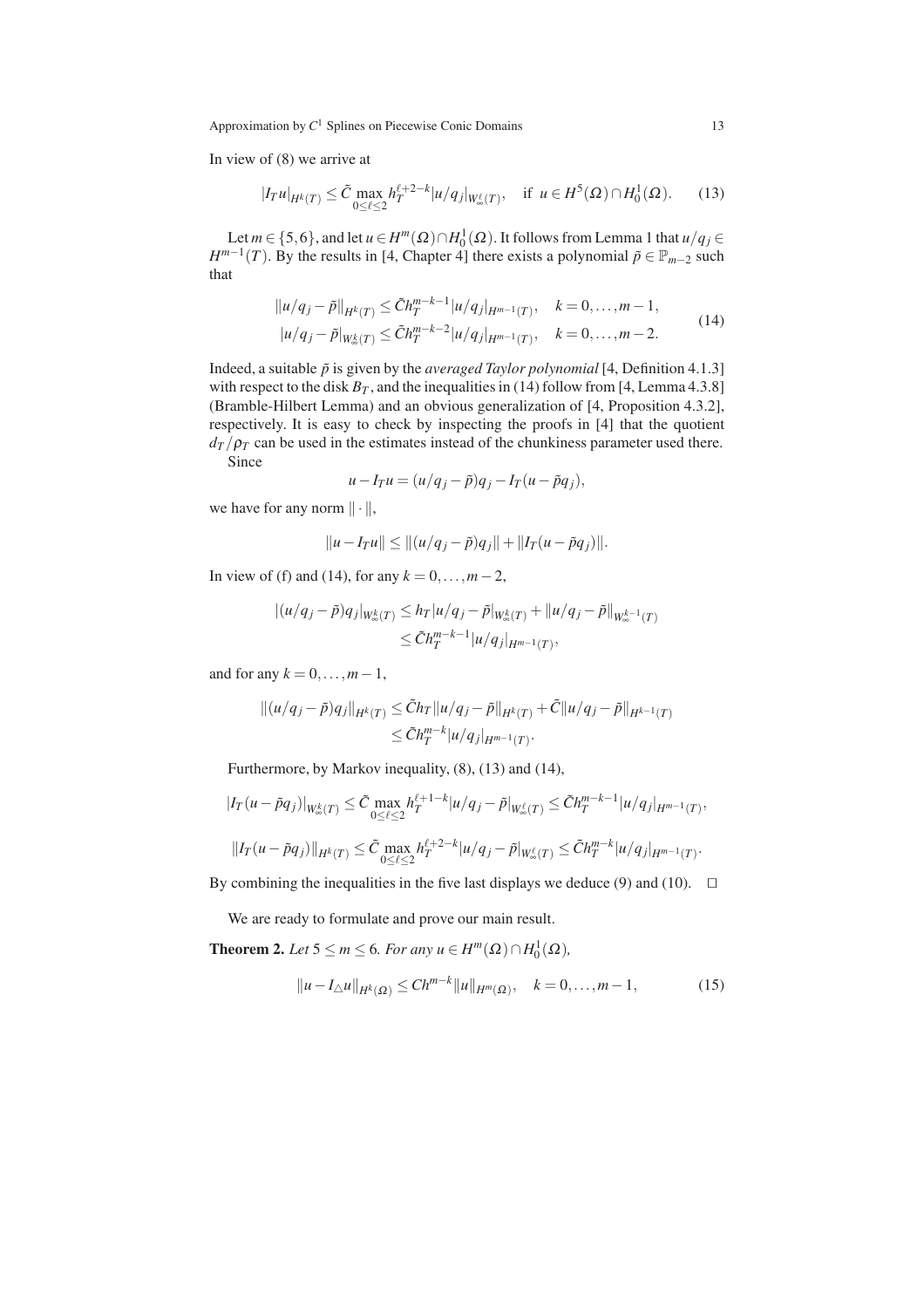where h is the maximum diameter of the triangles in  $\triangle$ , and C is a constant depend*ing only on*  $\Omega$ *, the choice of*  $\Omega$ <sub>*j</sub>, and the shape regularity constant*  $R$  *of*  $\triangle$ *.*</sub>

*Proof.* We estimate the norms of  $u - I_T u$  on all triangles  $T \in \triangle$ . The letter *C* stands below for various constants depending only on the parameters mentioned in the formulation of the theorem.

If  $T \in \triangle_0$ , then  $s|_T$  is a macro element as defined in [14, Chapter 6]. Furthermore, by [14, Theorem 6.3] the set of linear functionals  $\mathcal{N}_T^0$  give rise to a stable local nodal basis, which is in particular uniformly bounded. Hence by [11, Theorem 2] we obtain a Jackson estimate in the form

$$
||u - I_T u||_{H^k(T)} \leq Ch_T^{m-k} |u|_{H^m(T)}, \quad k = 0, \dots, m,
$$
\n(16)

where *C* depends only on  $h_T / \rho_T$ . If  $T \in \triangle_P$ , with the curved edge  $e \subset \Gamma_j$ , then the Jackson estimate (9) holds by Lemma 4.

Let  $T \in \Delta_B$ ,  $p := I_\Delta u|_T$  and let  $\tilde{p} \in \mathbb{P}_6$  be the interpolation polynomial that satisfies  $\eta \tilde{p} = \eta u$  for all  $\eta \in \mathcal{N}_T^B$ . Then

$$
\eta(\tilde{p} - p) = \begin{cases} 0 & \text{if } \eta \in \mathcal{N}_T^{B,1}, \\ \eta(u - I_{T'}u) & \text{if } \eta \in \mathcal{N}_T^{B,2}, \end{cases}
$$

where  $T' = T'_\eta \in \triangle_0 \cup \triangle_P$ . Hence, by Markov inequality and (7) of Lemma 3, we conclude that for  $k = 0, \ldots, m$ ,

$$
\|\tilde{p} - p\|_{H^k(T)} \leq Ch_T^{1-k} \|\tilde{p} - p\|_{L^\infty(T)},
$$

with

$$
\|\tilde{p}-p\|_{L^{\infty}(T)} \leq C \max\{h_T^{\ell}|u-I_{T'}u|_{W_{\infty}^{\ell}(T')} : 0 \leq \ell \leq 2, T' \in \triangle_0 \cup \triangle_P, T' \cap T \neq \emptyset\},\
$$

whereas by the same arguments leading to (16) we have

$$
||u-\tilde{p}||_{H^k(T)} \leq Ch_T^{m-k}|u|_{H^m(T)},
$$

with the constants depending only on  $h_T/\rho_T$ . If  $T' \in \triangle_0 \cup \triangle_P$ , then by (10) and the analogous estimate for  $T' \in \triangle_0$ , compare [4, Corollary 4.4.7], we have for  $\ell =$ 0,1,2,

$$
|u - I_{T'}u|_{W^{\ell}_{\infty}(T')} \leq Ch_{T'}^{m-\ell-1} \begin{cases} |u|_{H^m(T')} & \text{if } T' \in \triangle_0, \\ |u/q_j|_{H^{m-1}(T')} & \text{if } T' \in \triangle_P, \end{cases}
$$

where *C* depends only on  $h_{T'}/\rho_{T'}$ . By combining these inequalities we obtain an estimate of  $||u - I_T u||_{H^k(T)}$  by  $C\tilde{h}^{m-k}$  times the maximum of  $||u|_{H^m(T)}$ ,  $||u|_{H^m(T')}$  for *T*<sup> $′$ </sup> ∈ △<sub>0</sub> sharing edges with *T*, and  $|u/q_j|_{H^{m-1}(T')}$  for *T*<sup> $′$ </sup> ∈ △*P* sharing edges with *T*. Here *C* depends only on the maximum of  $h_T/\rho_T$  and  $h_{T'}/\rho_{T'}$ , and  $\tilde{h}$  is the maximum of  $h_T$  and all  $h_{T'}$  for  $T' \in \triangle_0 \cup \triangle_P$  sharing edges with *T*.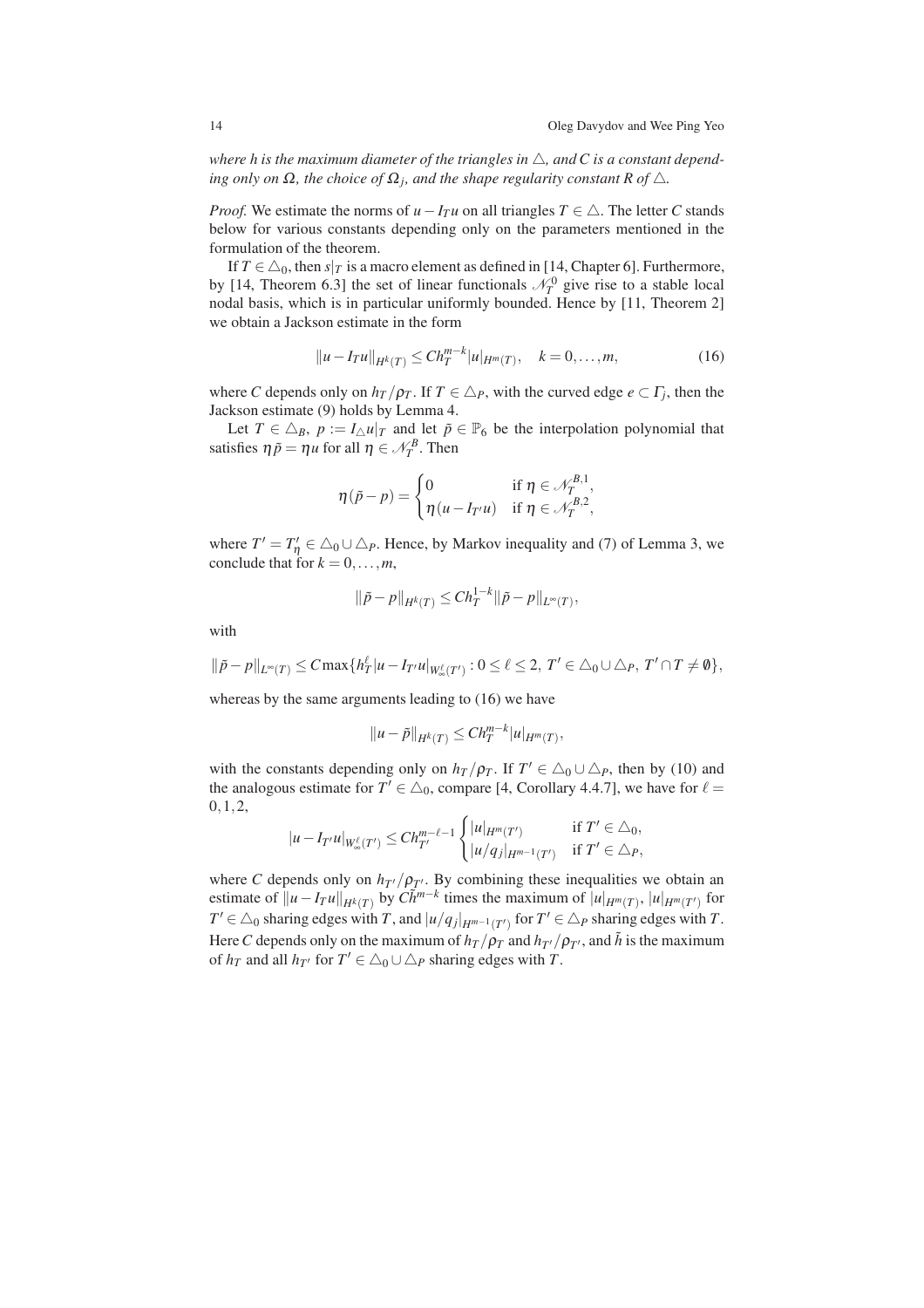By using (16) on  $T \in \Delta_0$ , (9) on  $T \in \Delta_P$  and the estimate of the last paragraph on  $T \in \triangle_B$ , we get

$$
\begin{aligned} \|u-I_{\triangle}u\|_{H^k(\Omega)}^2&=\sum_{T\in \triangle}\|u-I_{\triangle}u\|_{H^k(T)}^2\\&\le Ch^{2(m-k)}\Big(\sum_{T\in \triangle_0\cup \triangle_B}|u|_{H^m(T)}^2+\sum_{T\in \triangle_P}|u/q_{j(T)}|_{H^{m-1}(T)}^2\Big),\end{aligned}
$$

where  $j(T)$  is the index of  $\Gamma$ *j* containing the curved edge of  $T \in \Delta_P$ . Clearly,

$$
\sum_{T \in \triangle_0 \cup \triangle_B} |u|_{H^m(T)}^2 \le |u|_{H^m(\Omega)}^2 \le ||u||_{H^m(\Omega)}^2,
$$

whereas by Lemma 1,

$$
\sum_{T \in \triangle_P} |u/q_{j(T)}|_{H^{m-1}(T)}^2 \leq \sum_{j=1}^n |u/q_j|_{H^{m-1}(\Omega_j)}^2 \leq K ||u||_{H^m(\Omega)}^2,
$$

where *K* is the constant of (3) depending only on  $\Omega$  and the choice of  $\Omega_j$ . □

#### Acknowledgements

This research has been supported in part by the grant UBD/PNC2/2/RG/1(301) from Universiti Brunei Darussalam.

# References

- 1. J. Bloomenthal et al, Introduction to Implicit Surfaces, Morgan-Kaufmann Publishers Inc., San Francisco, (1997).
- 2. K. Böhmer, On finite element methods for fully nonlinear elliptic equations of second order, SIAM J. Numer. Anal., 46 (2008), 1212–1249.
- 3. K. Böhmer, Numerical Methods for Nonlinear Elliptic Differential Equations: A Synopsis, Oxford University Press, Oxford, (2010).
- 4. S. C. Brenner, and L.R. Scott, The Mathematical Theory of Finite Element Methods, Springer, New York, (1994).
- 5. O. Davydov, Smooth finite elements and stable splitting, Berichte "Reihe Mathematik" der Philipps-Universität Marburg, 2007-4 (2007). An adapted version has appeared as [3, Section 4.2.6].
- 6. O. Davydov, G. Kostin and A. Saeed, Polynomial finite element method for domains enclosed by piecewise conics, CAGD, 45, 48-72 (2016).
- 7. O. Davydov, G. Nürnberger, and F. Zeilfelder, Bivariate spline interpolation with optimal approximation order, Constr. Approx., 17, 181–208 (2001).
- 8. O. Davydov and A. Saeed, Stable splitting of bivariate spline spaces by Bernstein-Bézier methods, in "Curves and Surfaces - 7th International Conference, Avignon, France, June 24- 30, 2010" (J.-D. Boissonnat et al, Eds.), LNCS 6920, Springer-Verlag, pp. 220–235 (2012).